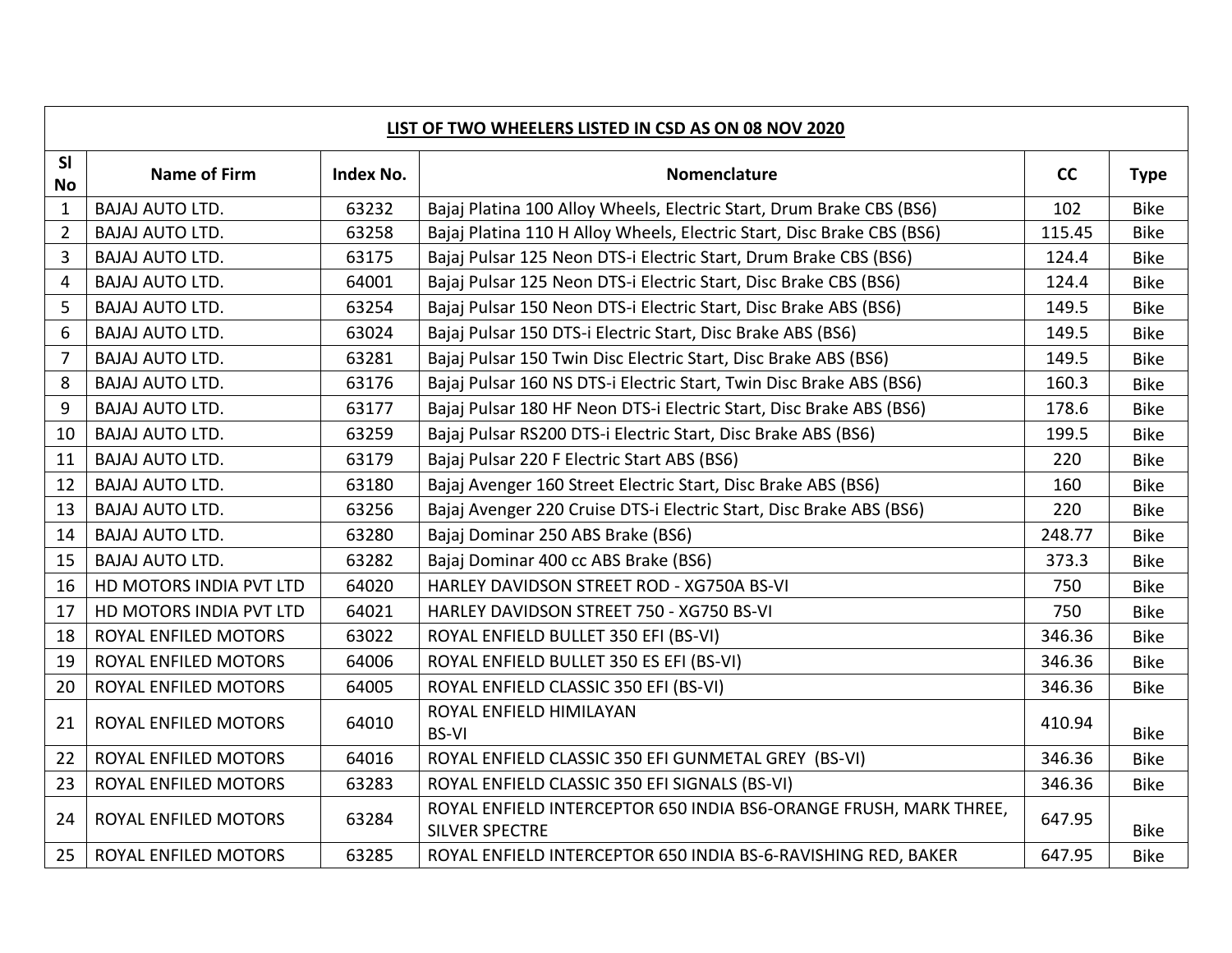|    |                                         |       | <b>EXPRESS</b>                                                                 |        |             |
|----|-----------------------------------------|-------|--------------------------------------------------------------------------------|--------|-------------|
| 26 | ROYAL ENFILED MOTORS                    | 63286 | ROYAL ENFIELD INTERCEPTOR 650 INDIA BS6-GLITTER & DUST                         | 647.95 | <b>Bike</b> |
| 27 | ROYAL ENFILED MOTORS                    | 63287 | ROYAL ENFIELD CONTINENTAL GT 650 INDIA BS6-BLACK MAGIC, VENTURA<br><b>BLUE</b> | 647.95 | <b>Bike</b> |
| 28 | ROYAL ENFILED MOTORS                    | 63288 | ROYAL ENFIELD CONTINENTAL GT 650 INDIA BS6-ICE QUEEN, DR MAYHEM                | 647.95 | <b>Bike</b> |
| 29 | ROYAL ENFILED MOTORS                    | 63289 | ROYAL ENFIELD CONTINENTAL GT 650 INDIA BS6-MISTER CLEAN                        | 647.95 | <b>Bike</b> |
| 30 | ROYAL ENFILED MOTORS                    | 63107 | ROYAL ENFIELD CLASSIC 350 EFI CLASSIC BLACK BS-VI                              | 346.36 | <b>Bike</b> |
| 31 | ROYAL ENFILED MOTORS                    | 64003 | ROYAL ENFIELD CLASSIC 350 EFI STEALTH BLACK BS-VI                              | 346.36 | <b>Bike</b> |
| 32 | ROYAL ENFILED MOTORS                    | 64011 | ROYAL ENFIELD CLASSIC 350 EFI CHROME BLACK BS-VI                               | 346.36 | <b>Bike</b> |
| 33 | ROYAL ENFILED MOTORS                    | 63279 | ROYAL ENFIELD HIMALAYAN BS-VI LAKE BLUE, ROCK RED                              | 410.94 | <b>Bike</b> |
| 34 | SUZUKI MOTORCYCLE INDIA<br>PVT. LTD.    | 63136 | SUZUKI MOTORCYCLE GIXXER 50 BS6                                                | 150    | <b>Bike</b> |
| 35 | SUZUKI MOTORCYCLE INDIA<br>PVT. LTD.    | 63263 | SUZUKI MOTORCYCLE GIXXER 250 BS6                                               | 250    | <b>Bike</b> |
| 36 | SUZUKI MOTORCYCLE INDIA<br>PVT. LTD.    | 63260 | SUZUKI MOTORCYCLE GIXXER SF 150 BS6                                            | 150    | <b>Bike</b> |
| 37 | SUZUKI MOTORCYCLE INDIA<br>PVT. LTD.    | 63261 | SUZUKI MOTORCYCLE GIXXER SF 250 BS6                                            | 250    | <b>Bike</b> |
| 38 | SUZUKI MOTORCYCLE INDIA<br>PVT. LTD.    | 63264 | SUZUKI MOTORCYCLE GIXXER SF 150 (MOTO GP) BS6                                  | 150    | <b>Bike</b> |
| 39 | SUZUKI MOTORCYCLE INDIA<br>PVT. LTD.    | 63275 | SUZUKI MOTORCYCLE GL150 INTRUDER FI BS6                                        | 150    | <b>Bike</b> |
| 40 | SUZUKI MOTORCYCLE INDIA<br>PVT. LTD.    | 63276 | SUZUKI MOTORCYCLE GIXXER SF 250 (MOTO GP) BS6                                  | 250    | <b>Bike</b> |
| 41 | SUZUKI MOTORCYCLE INDIA<br>PVT. LTD.    | 63138 | SUZUKI SCOOTER ACCESS 125 CBS BS6                                              | 125    | Scooter     |
| 42 | SUZUKI MOTORCYCLE INDIA<br>PVT. LTD.    | 63262 | SUZUKI SCOOTER ACCESS 125 (DISC) BS6                                           | 125    | Scooter     |
| 43 | SUZUKI MOTORCYCLE INDIA<br>PVT. LTD.    | 63265 | SUZUKI SCOOTER ACCESS 125 SPECIAL EDITION (DISC) BS6                           | 125    | Scooter     |
| 44 | SUZUKI MOTORCYCLE INDIA<br>PVT. LTD.    | 63277 | SUZUKI SCOOTER BURGMAN STREET BS6                                              | 125    | Scooter     |
| 45 | <b>TVS MOTORS COMPANY</b><br><b>LTD</b> | 63270 | TVS MOTORYCLE RADEON-BSVI ES MWL                                               | 110    | <b>Bike</b> |